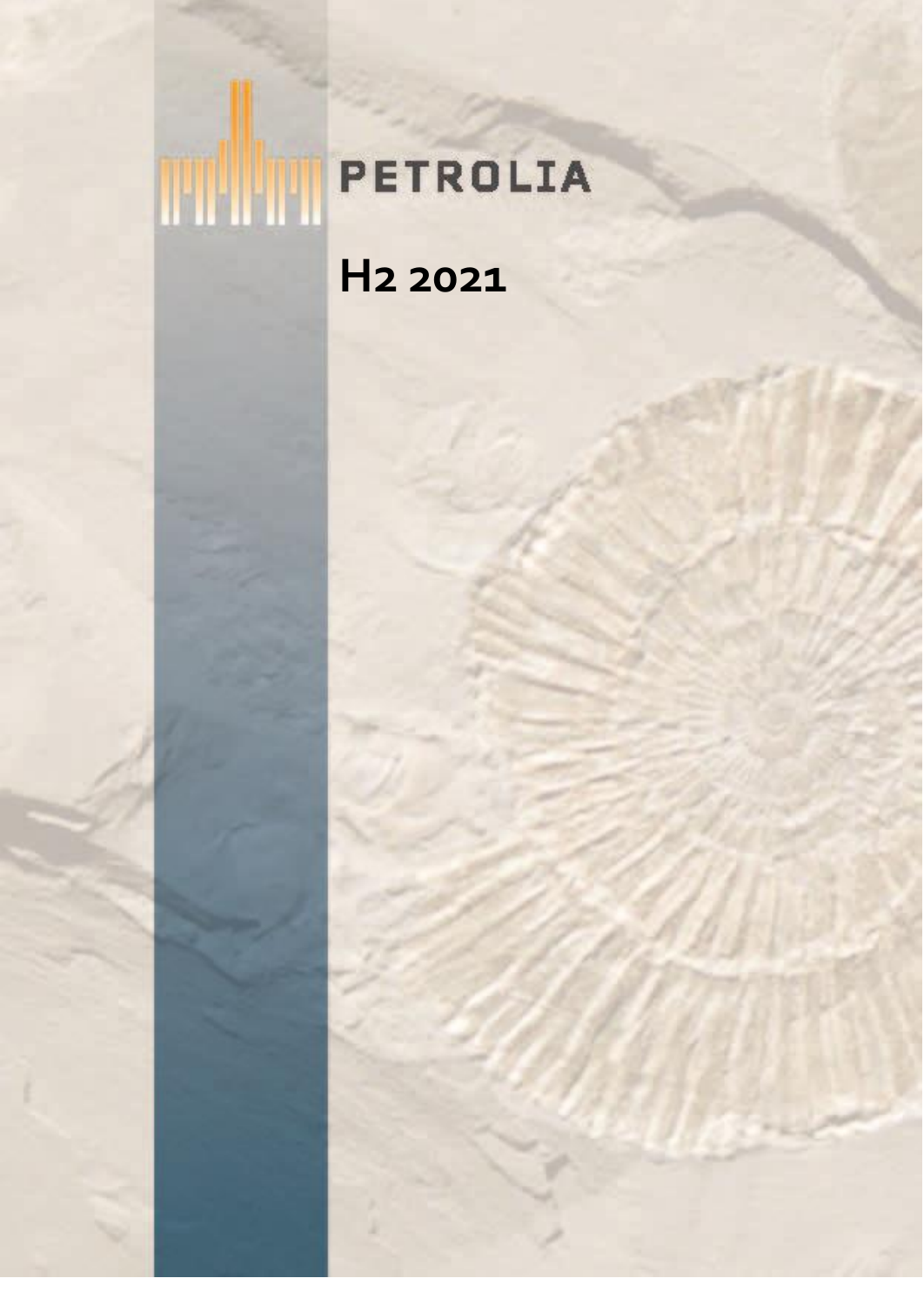## **PETROLIA SE ('the Company' or 'the Group') financial report for second half-year ended 31 December 2021 and preliminary unaudited annual results 2021:**

## **Highlights**

- Increased activity in the Energy Service Division resulted in increased results as EBITDA for the year increased by USD 4.7 million, from USD 9.9 million in 2020 to USD 14.6 million in 2021. Activity level is expected to remain high in the foreseeable future, in line with a high oil price
- Increased activity in the Energy Division resulted in a loss from associated companies of USD 3.6 million in 2021, compared to a loss of USD 1.5 million in 2020
- Currency losses were USD 0.8 million in 2021, compared to a currency gain of USD 1.2 million in 2020
- Investment in associated company, Petrolia NOCO AS is carried at USD 1.3 million in line with the equity method, compared to a share of the market capitalisation of USD 15.8 million (www.notc.no)
- Shareholders' equity as at 31 December 2021 was USD 0.69 per share, compared to USD 0.69 per share in H2 2020. Share price was NOK 4.65, or USD 0.53 at an exchange rate of NOK/USD of 0.1134 compared to a share price of NOK 8.40, or USD 0.98 at an exchange rate of NOK/USD of 0.1172 in H2 2020.

## **Key figures – Alternative Performance Measures**

In reporting financial information, the Group is using Alternative Performance Measures (APMs).

APMs aim to enable users of financial Information to better understand the financial and operating results of the Group, its financial position and cash flow statement. APMs should always be considered in conjunction with the financial results prepared in accordance with the IFRSs and they are not considered to be a substitute or superior to IFRSs.

The use of the APMs referred herewith below are used to assist users of the report to better realize the financial performance of the group.

| All figures in USD (million)                          | H <sub>2</sub> 2021 | H <sub>2</sub> 2020 | 2021    | 2020   |
|-------------------------------------------------------|---------------------|---------------------|---------|--------|
| Operating revenue                                     | 27.5                | 21.2                | 51.0    | 43.6   |
| <b>EBITDA</b>                                         | 7.1                 | 4.2                 | 14.6    | 9.9    |
| Total comprehensive (loss)/income for the period/year | $-1.8$              | 1.5                 | $-0.3$  | $-0.5$ |
| (Loss)/earnings per share in USD (cents)              | -1.70               | 5.69                | $-0.13$ | 1.03   |
| Total equity per share in USD                         | 0.69                | 0.69                | 0.69    | 0.69   |

#### **Operating Revenues**

Is the revenue that a company generates from its primary business activities.

#### **EBITDA**

EBITDA is operating result before interest, tax, depreciation and amortisation. The EBITDA is primarily used to measure the company's operational performance by removing the cost of debt financing, taxes and non-cash elements such as depreciation and amortisation.

#### **Total comprehensive (loss) /income for the year**

Net Income (Loss) + / – Other Comprehensive Income (Other Comprehensive Loss).

#### **(Loss)/earnings Per Share**

Earnings per share (EPS) is calculated as profit /loss (before other comprehensive income) allocated to the majority divided by the outstanding shares of its common stock.  $(-1,004,952 / 59,133,786 = -1.70$  cent for H2 2021, -77,509/59,133,786= -0.13 cent for 2021, 3,361,806/59,133,786 = 5.69 cent for H2 2020, 611,091/59,133,786= 1.03 cent for 2020)

The resulting number serves as an indicator of a company's profitability.

#### **Equity Ratio**

Shareholder equity ratio, expressed as a percentage, is calculated by dividing total shareholders' equity by the total assets of the Company.

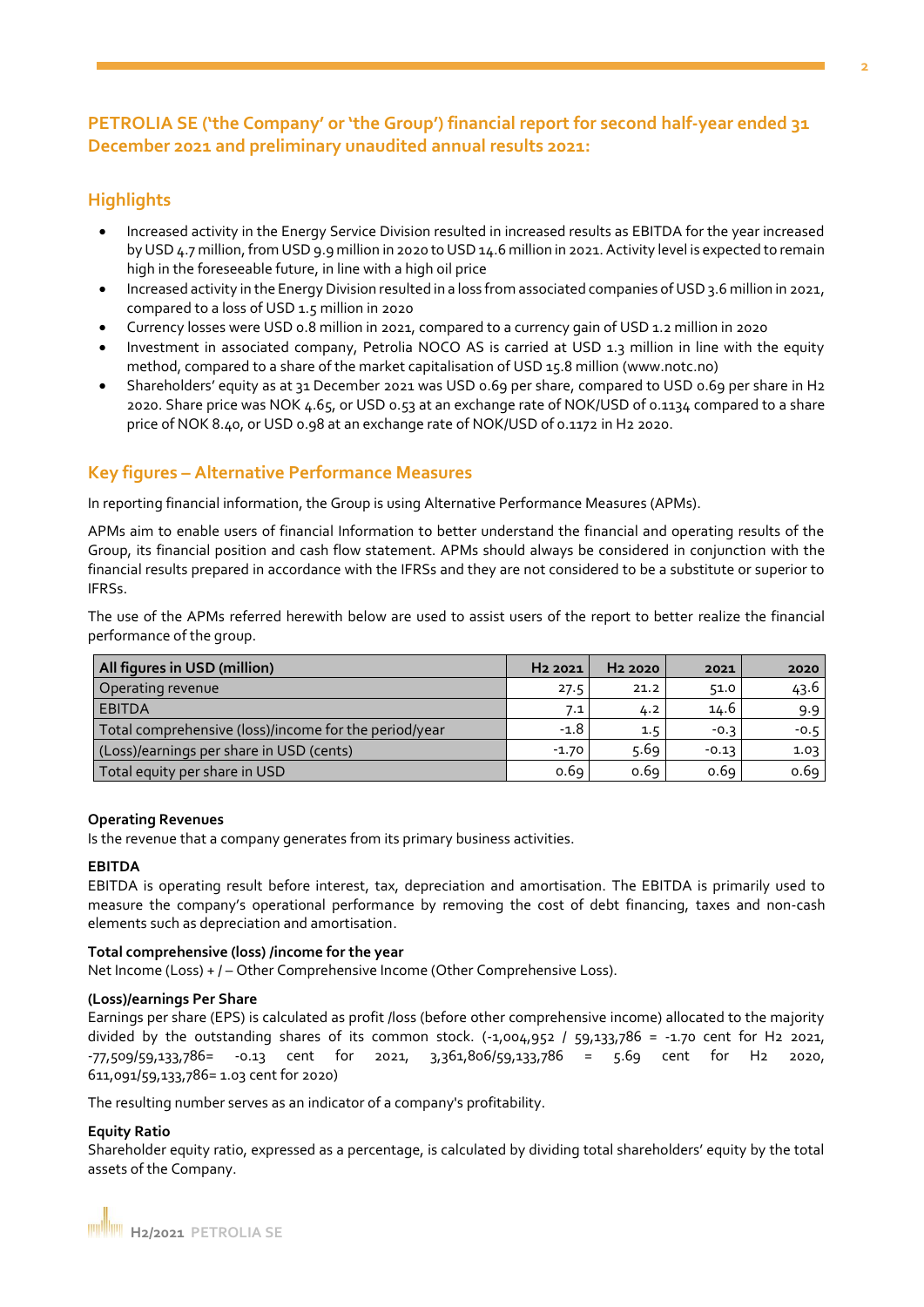#### **Book value of Shareholders' equity per share**

Book value of shareholders' equity per share is the ratio of equity available to common shareholders divided by the average number of outstanding (issued) shares.

#### **KEY VARIANCE ANALYSIS**

**Operating Revenues:** The Group's operating revenues for H2 2021 was USD27.5 million compared to USD 21.2 million in H2 2020. Operating revenues was increased by 22.55% or USD 6.3 million compared to the corresponding half of 2020. The increase of operating revenues is due to the gradual recovery of the oil & gas sector where activity has increased in line with the oil price stabilized at a higher level than in 2020.

**EBITDA:** EBITDA was at USD 7.1 million in H2 2021 compared to USD 4.2 million in H2 2020. The increase in EBITDA is a consequence of the recovery of the oil & gas sector.

**Total Comprehensive (loss)/ income for the year:** total comprehensive loss for the year was USD 1.8 million in H2 2021 compared to total comprehensive income of USD 1.5 million in H2 2020. This variance was mainly due to the increased EBITDA, the higher activity of associated companies and the currency losses.

### **Financial information**

During 2021 we have seen a gradual recovery where activity in the oil & gas sector has increased in line with the oil price having stabilized at a higher level than in 2020. This has led to an increase in revenue and EBITDA for the group both for the period and for the year. This increased EBITDA has largely been offset by a larger loss from the associated company and currency losses.

#### Profit and loss for the second half of 2021 compared to the second half of 2020

Total revenue was USD 27.5 million compared to USD 21.2 million in 2020. Operating expenses were USD 20.1 million compared to USD 16.2 million in 2020. EBITDA was USD 7.1 million compared to USD 4.2 million in 2020.

Depreciation was USD 3.5 million in 2021 compared to USD 3.8 million in 2020. Operating profit was USD 2.7 million compared to a loss of USD 0.1 million in 2020. Result from associated company was a loss of USD 2.4 million compared to a loss of USD 0.8 million in 2020. Net financial loss was USD 1.1 million compared to an income of USD 4.0 million in 2020.

The net result after tax was a loss of USD 1.1 million compared to a profit of USD 2.7 million in 2020. Total comprehensive loss was USD 1.8 million compared to a profit of USD 1.5 million in 2020.

#### Profit and loss for the year 2021 compared to the year 2020

Total revenue was USD 51.0 million compared to USD 43.6 million in 2020. Operating expenses were USD 36.8 million compared to USD 31.7 million in 2020. EBITDA was USD 14.6 million compared to USD 9.9 million in 2020.

Depreciation was USD 7.6 million in 2021 compared to USD 7.9 million in 2020. Operating profit was USD 6.0 million compared to USD 1.5 million in 2020. Result from associated company was a loss of USD 3.6 million compared to a loss of USD 1.5 million in 2020. Net financial cost was USD 1.6 million compared to an income of USD 0.8 million in 2020.

The net loss after tax was USD 23 thousand compared to USD 210 thousand in 2020. Total comprehensive loss was USD 251 thousand compared to a loss of USD 0.5 million in 2020.

#### Cash flow for the year 2021 compared to the year 2020

Cash flow from operations was USD 11.4 million in 2021, compared to USD 10.9 million in 2020. Cash outflow from investments in 2021 was USD 6.4 million compared to a cash outflow of USD 0.1 million in 2020. Cash outflow from financing activities in 2021 was USD 4.5 million compared to a cash outflow of USD 2.9 million in 2020.

Free cash as at 31 December 2021 was USD 15.9 million compared to USD 15.9 million as at 31 December 2020.

#### Statement of financial position

As at 31 December 2021, total assets amounted to USD 70.6 million (2020: USD 71.4 million). Investment in OilService equipment had a book value of USD 12.8 million (2020: USD 14.8 million), investment in land rigs had a book value of USD 1.7 million (2020: USD 1.9 million), investment in right of use assets had a book value of USD 13.2 million (2020: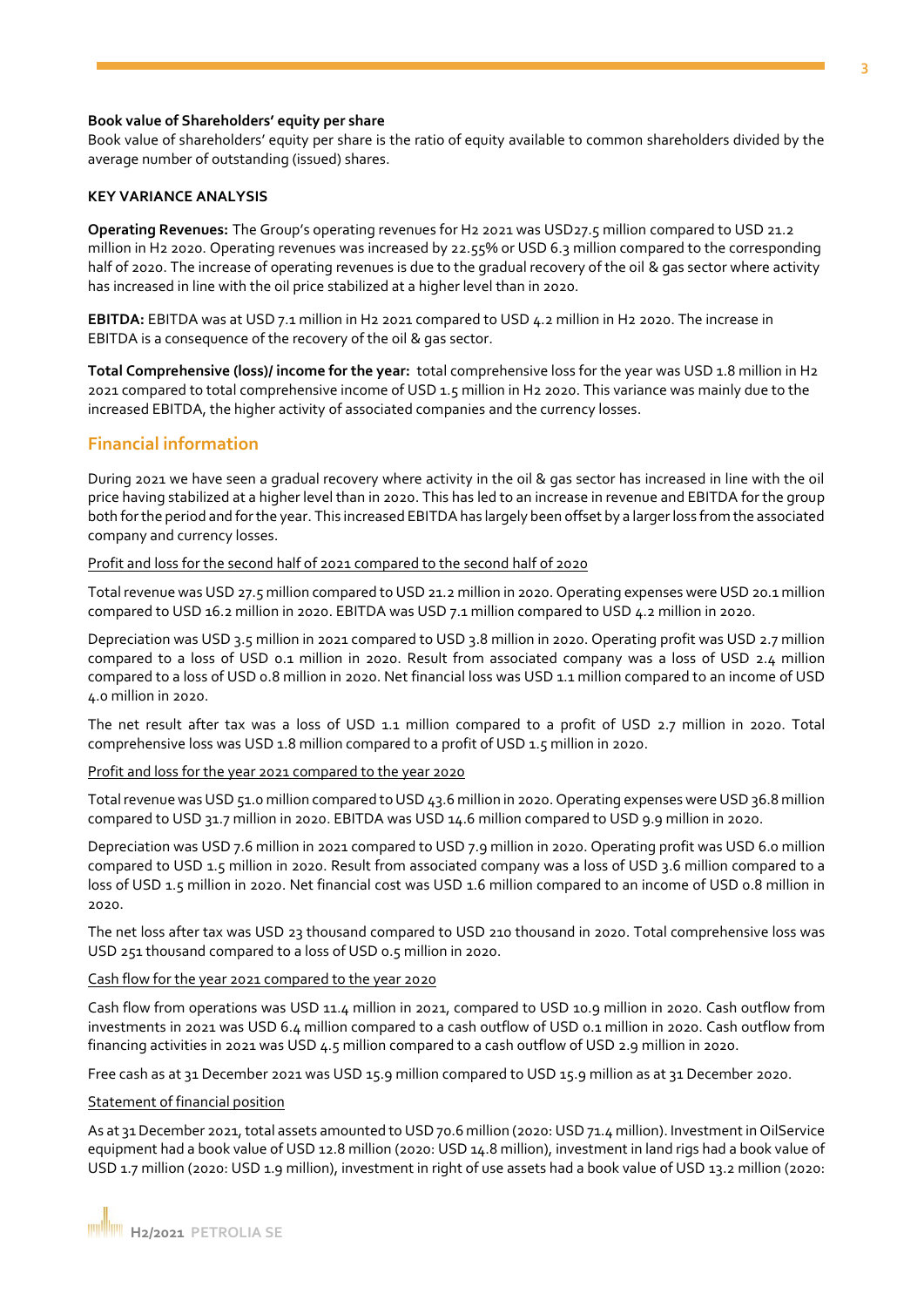USD 12.0 million), investment in listed shares had a book value of USD 0.2 million (2020: USD 0.1 million) and total cash was USD 16.1 million (2020: USD 16.2 million).

As at 31 December 2021, net interest-bearing bond loans amounted to USD 4.6 million (2020: USD 4.6 million). The Group holds no Borrower's Bonds (bonds owned by the borrower) (2020: USD 14.9 million). Total bond loan is now reduced to USD 4.6 million following a redemption of the Borower's Bonds (2020: USD 19.5 million). In addition, there were leasing liabilities for OilService equipment and offices of USD 13.1 million (2020: USD 12.2 million).

Total equity was USD 40.6 million as at 31 December 2021 (2020: USD 40.9 million), including a minority interest of USD 1.9 million (2020: USD 1.6 million). Book value of equity per share was USD 0.69 as at 31 December 2021, (2020: USD 0.69) including minority interest of USD 0.03 per share (2020: USD 0.03).

#### Share information

As at 31 December 2021, the total number of shares outstanding in Petrolia SE was 59,133,786 (2020: 59,133,786), each with a par value of USD 0.10 (2020: USD 0.10). The Company has no outstanding or authorised stock options, warrants or convertible debt. As at 31 December 2021, the Company held no treasury shares.

#### **Operational development, market and outlook**

#### **Energy division**

Within the Energy division, the 49.9% owned associated company Petrolia NOCO AS ('Petrolia NOCO') is actively developing its licence portfolio. It has established a cost efficient, robust and scalable business model and aims to change the traditional license partnership model from an organisation consisting of different partners to one collaborative team — sharing openly and transparently instead of selectively. All with the shared objective of creating more value for the next generation.

Temporary COVID-19 measures to the petroleum tax law have reduced the Company's need for funding and allowed a higher level of activity.

Petrolia NOCO actively pursues farm-in and farm-out opportunities and participate in upcoming APA rounds. The company has a 0.825% working interest in the Flyndre unit and a 4.35% working interest in the Enoch unit and a small volume of production. The company now has a total of twelve licences, two of which as operator.

The company reported its first commercial oil discovery in 2020. The Dugong discovery in PL 882 was reported to be between 40 – 120 million barrels of oil equivalent. An appraisal well was drilled in the first quarter of 2021 and tested the flow of oil in August to collect the data necessary to help provide certainty related to the reservoir, structure and recoverable resources. The Dugong partners also drilled the Dugong Tail prospect in the third quarter of 2021. The well did not discover hydrocarbons. The acquisition of new seismic data has identified further prospectivity in PL882 which may lead to further exploration drilling in late 2022. As of the latest results, the estimated reserves in Dugong is now at the lower end of the interval previously published.

Petrolia NOCO owns 20% in PL 882 and 30% in the adjacent licenses PL 992 and PL 994, which hold interesting prospectivity. PL 1106 (20%) and PL 1107 (30%) awarded in January 2021 are located in the same area.

PNO intends to drill the Bounty prospect in PL935 in Q3-Q4 2022. The prospect located in the Frøya High area is a low cost, high risk but high potential exploration well. Petrolia holds 20% in PL 935 but has announced a farm down to 10% with Equinor Energy AS farming in.

In 2023, PNO intends to drill the Rafiki prospect in license (1013 B). The prospect is located close to facilities which could facilitate a fast-track development. PNO has recently announced a farm-down of its interest in the license from 60% to 20%, with Equinor taking over the operatorship from PNO.

#### **Energy service division**

Since the oil price collapsed in March 2020 due to Covid-19 and subsequent drop in demand for oil, many oil companies reduced their activity. This adversely impacted the division in many of the locations of operation. However, during 2021 we have seen a gradual recovery where activity in the oil & gas sector has increased in line with the oil price having stabilized at a higher level than in 2020.

Cost cutting initiatives were rapidly implemented in 2020. A slight increase in costs is seen in 2021 as the number of employees is increasing in line with higher activity. Also, employee salary support from local authorities has now come to an end. The costs are however carefully monitored and controlled.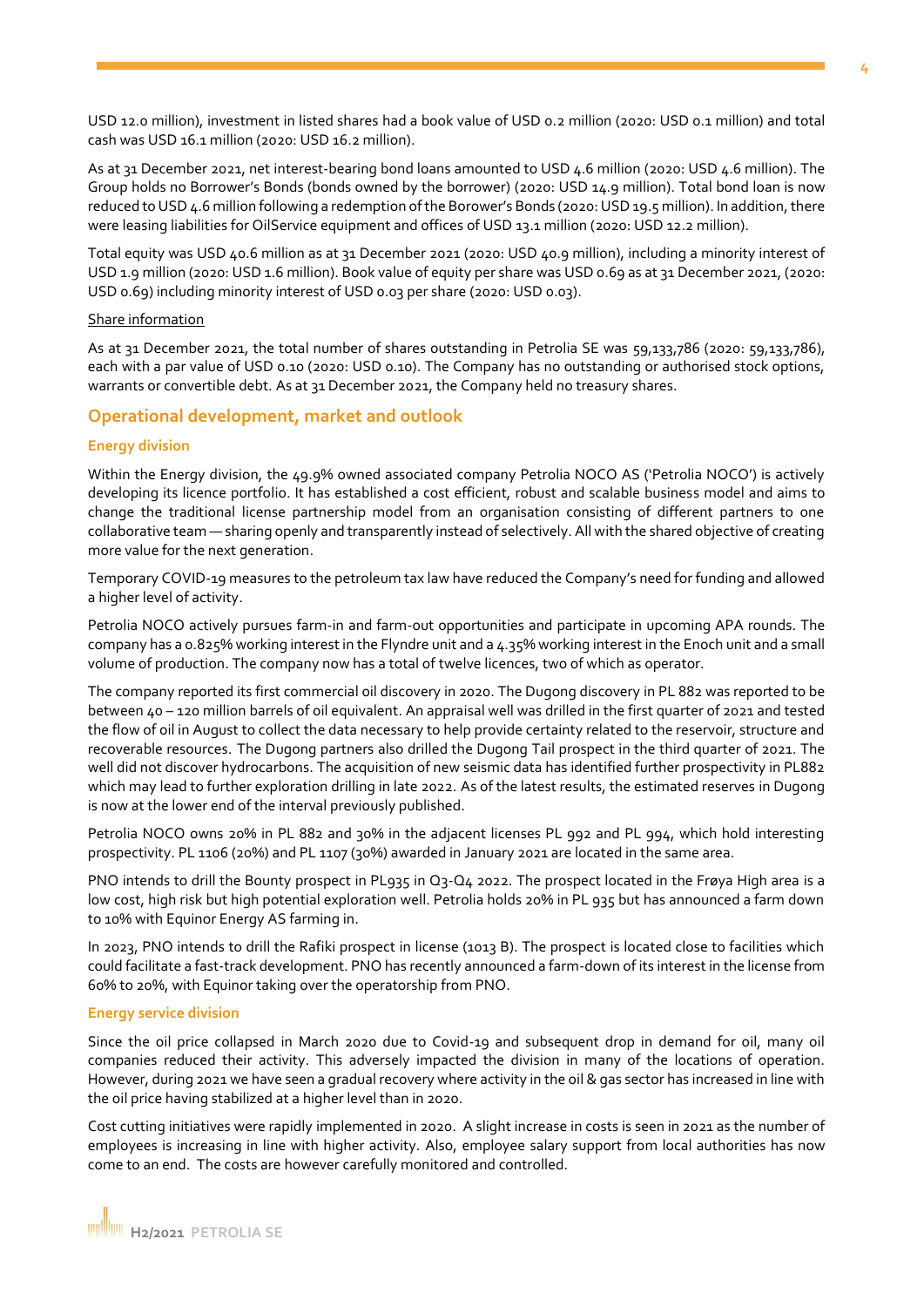In Norway, the oil service activity has continued to increase during 2021 and is now back to a pre pandemic level. Expectations are that it will stay at this level during 2022.

Overall, the Board expects activity to increase in most regions. However, the Board considers that the oil industry will be somewhat volatile in the foreseeable future due to local Covid restrictions and the ongoing pandemic. It's also expected fluctuations in oil prices continue.

The Energy service division owns and operates two land rigs in Iraq and also provides drilling contracting services by using a hired-in land rig. The rig activity is expected to increase in the second half of 2022. The rigs are offered and operated in conjunction with other services provided by the division, giving increased revenues.

Through CO<sub>2</sub> Management AS, the division is working with managing the reduction of CO<sub>2</sub> emissions in the oil- and various other industries.

#### **Related party transactions**

There have been no significant related party transactions.

#### **About the Group**

Energy division:

#### Petrolia NOCO AS (Associate Company):

Petrolia NOCO seeks to maximise field potential through innovative exploration in mature areas of the Norwegian Continental Shelf ('NCS'), leveraging on the extensive industry experience of its management team and a new young and dynamic technical team.

Petrolia NOCO currently holds 11 licences on the NCS including two operatorships. The Group directly and indirectly holds 49.9% of the share capital of Petrolia NOCO and is the main shareholder. The shares are registered in the Norwegian Central Securities Depository ("Verdipapirsentralen", VPS) with ISIN: NO0010844301. The shares are registered with ticker "PNO" on the NOTC (www.notc.no), a market place for unlisted shares.

Energy service division: The division´s involvement in oilfield services began with the acquisition of Independent Oil Tools AS in 2007. Total investment in equipment has subsequently exceeded USD 310 million. The present book value of the equipment is USD 12.8 million. The investments were largely financed by the Group. In addition, financial leases of more than USD 40 million were obtained and repaid. The division has developed into a well-respected, international equipment rental and oil service group with global presence. This division owns two land rigs, drill pipes, test strings & tubing, handling and auxiliary tools and pressure control equipment for onshore and offshore activities. In addition, the division provides associated services such as tubular running services, fishing services, land drilling, work-over services and various other sustainable services.

The Energy service division benefits from an excellent track record of availability, technical compliance, experience and performance. It has a well-established, large, international client base, including a portfolio of contracts in place with numerous major oil service companies, oil companies and drilling contractors.

#### **Key risks and uncertainty**

The activities and assets of the Group are primarily in USD and the loan to Petrolia NOCO AS (reported as 'other financial fixed asset') is in NOK. There is therefore a currency risk regarding the USD/NOK exchange rate.

The Group is subject to income taxes in numerous jurisdictions. Significant judgment is required in determining the worldwide provision for income taxes. There are many transactions and calculations for which the ultimate tax determination is uncertain. The Group recognises liabilities for anticipated tax audit issues based on estimates of whether additional taxes will be due. Where the final tax outcome of these matters is different from the amounts that were initially recorded, such differences will have an impact on the current and deferred income tax assets and liabilities in the period in which such determination is made.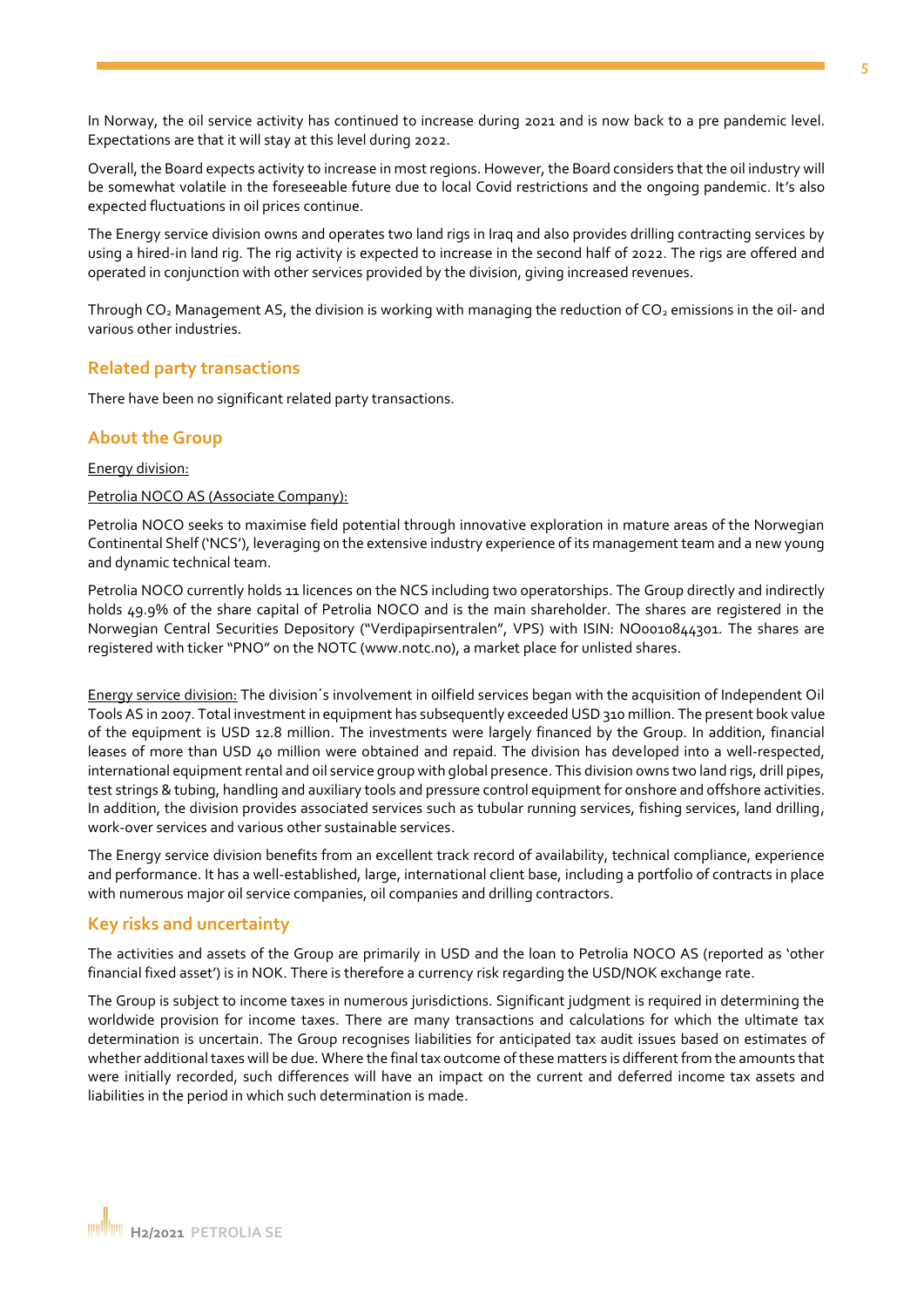#### **Going Concern**

The Board closely monitors the cash position of the group and the cash flow forecasts. It remains confident in the Group's ability to maintain sufficient financial resources to enable it to continue as a going-concern for the foreseeable future.

#### **Events after the balance sheet date**

There have been no significant events after the balance sheet date. The Group does not expect the present political conflict to significantly affect its activities going forward.

**Board of Directors, Petrolia SE, Limassol, Cyprus 28 February 2022**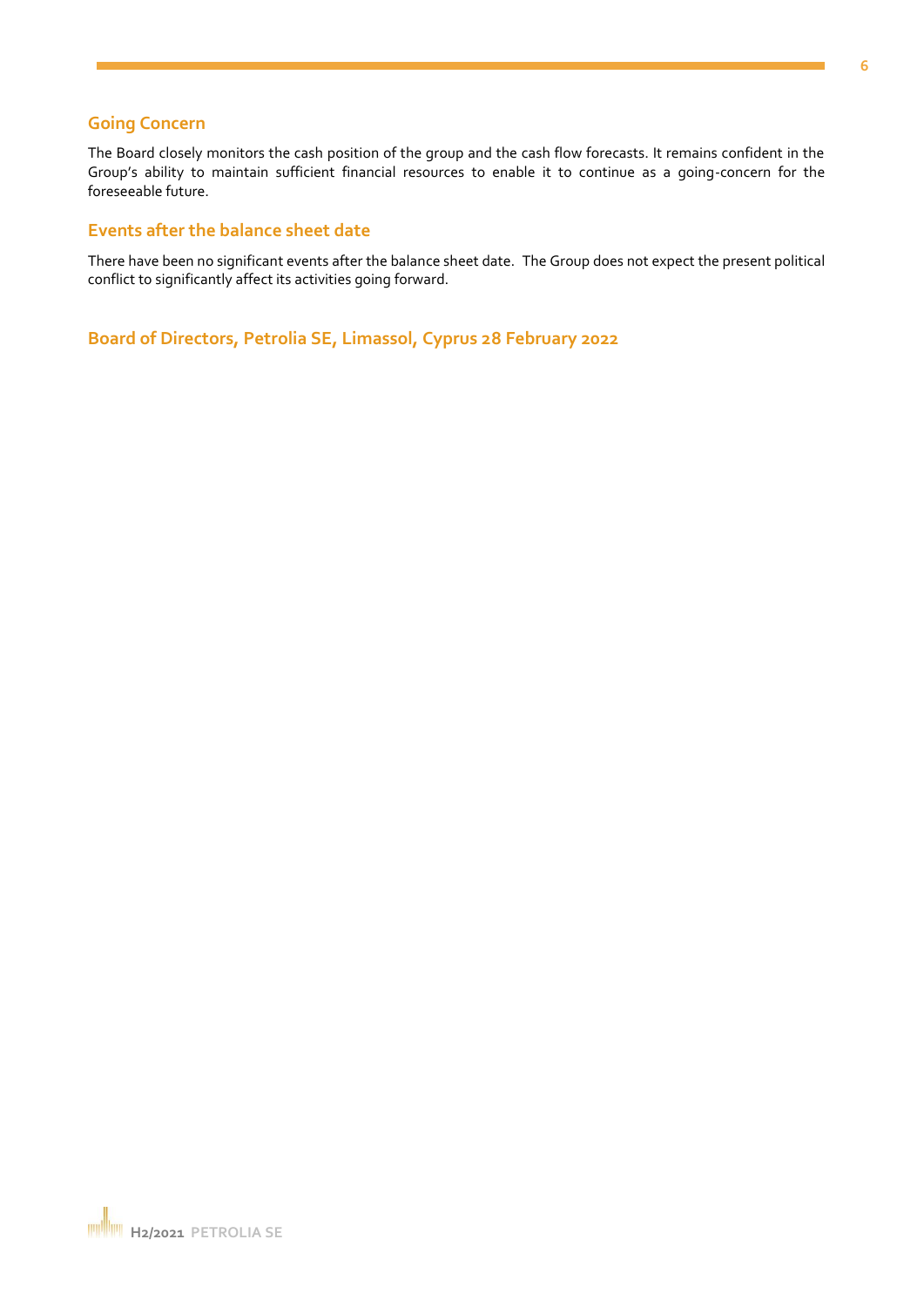# **Financial report second half-year 2021 – preliminary unaudited**

## **Consolidated Statement of Comprehensive Income**

| All figures in USD (1,000) |  |
|----------------------------|--|
|                            |  |

|                                                  | H <sub>2</sub> 2021 | H <sub>2</sub> 2020 | 2021       | 2020       |
|--------------------------------------------------|---------------------|---------------------|------------|------------|
| Operating revenue                                | 27,516              | 21,262              | 50,976     | 43,596     |
| (Impairment) / reversal of impairment of current |                     |                     |            |            |
| assets                                           | $-331$              | -938                | 346        | $-1,976$   |
| Operating expenses                               | $-20,056$           | $-16,152$           | $-36,772$  | $-31,734$  |
| <b>EBITDA</b>                                    | 7,129               | 4,172               | 14,550     | 9,886      |
| Depreciation                                     | $-3,479$            | $-3,753$            | $-7,640$   | -7,888     |
| Impairment                                       | $-934$              | $-470$              | $-934$     | $-470$     |
| <b>Operating profit/(loss-)</b>                  | 2,716               | $-51$               | 5,976      | 1,528      |
| Result from associated companies                 | $-2,406$            | $-804$              | $-3,608$   | $-1,532$   |
| Interest income                                  | 296                 | 301                 | 472        | 588        |
| Other financial income                           | 3                   | $\mathbf{1}$        | 3          | 1          |
| Fair value through P&L                           | $\overline{2}$      | 29                  | 52         | -70        |
| Interest cost                                    | $-546$              | $-417$              | $-1,009$   | $-808$     |
| Other financial cost                             | $-312$              | $-39$               | $-332$     | -76        |
| Currency (loss)/gain                             | $-586$              | 4,085               | -796       | 1,159      |
| (Loss-)/profit before income tax                 | $-833$              | 3,105               | 758        | 790        |
| Tax on result                                    | $-281$              | $-429$              | -781       | $-1,000$   |
| (Loss-)/profit for the period/year               | $-1,114$            | 2,676               | $-23$      | $-210$     |
|                                                  |                     |                     |            |            |
| Other comprehensive income                       |                     |                     |            |            |
| Currency translation differences                 | $-707$              | $-1,152$            | $-228$     | $-332$     |
| Total other comprehensive loss                   | $-707$              | $-1,152$            | $-228$     | $-332$     |
| Total comprehensive (loss-)/income for the       |                     |                     |            |            |
| period/year                                      | $-1,821$            | 1,524               | $-251$     | $-542$     |
|                                                  |                     |                     |            |            |
| Number of shares                                 | 59,133,786          | 59,133,786          | 59,133,786 | 59,133,786 |
| (Loss-)/earnings per share, basic (USD cents)    | $-1,70$             | 5.69                | $-0.13$    | 1.03       |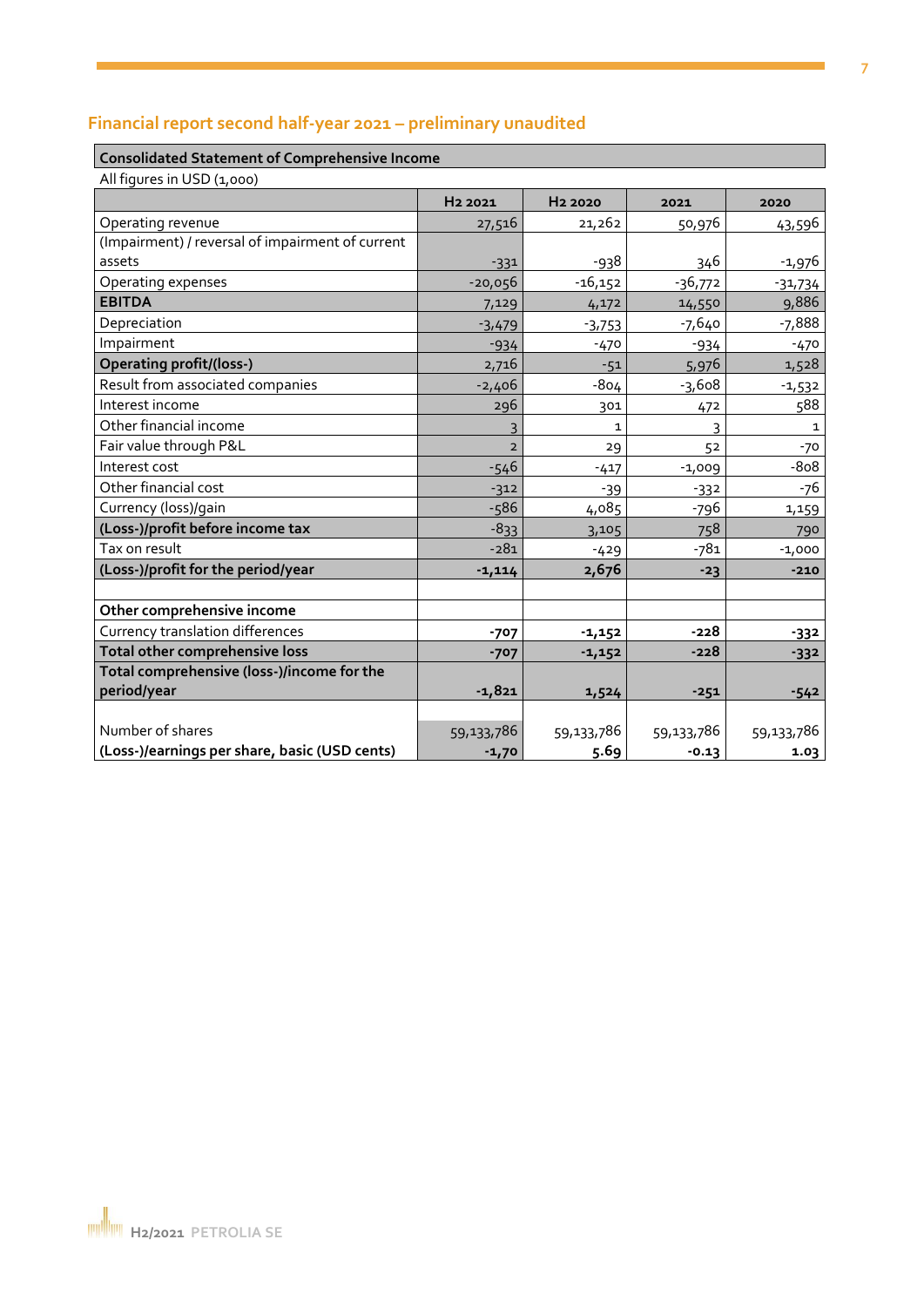## **Condensed Consolidated Statement of Financial Position**

All figures in USD (1,000)

|                                                     |            | Audited    |
|-----------------------------------------------------|------------|------------|
| <b>Assets</b>                                       | 31.12.2021 | 31.12.2020 |
| Deferred tax assets                                 | 443        | 424        |
| Right of use assets                                 | 13,152     | 12,047     |
| OilService and other equipment                      | 12,812     | 14,771     |
| Land rigs                                           | 1,741      | 1,902      |
| Land and buildings                                  | 1,820      | 2,696      |
| Investments in associates                           | 1,285      | 2,491      |
| Other financial fixed assets                        | 6,768      | 6,417      |
| Restricted cash                                     | 17         | 29         |
| Total non-current assets                            | 38,038     | 40,777     |
| Inventory                                           | 1,933      | 1,870      |
| Accounts receivable                                 | 11,495     | 10,325     |
| Other current assets                                | 2,839      | 2,135      |
| Financial asset at fair value through P&L           | 162        | 110        |
| Free cash                                           | 15,908     | 15,942     |
| Restricted cash                                     | 208        | 200        |
| Total current assets                                | 32,545     | 30,582     |
| <b>Total assets</b>                                 | 70,583     | 71,359     |
|                                                     |            |            |
| <b>Equity and liabilities</b>                       |            |            |
| Share capital                                       | 5,913      | 5,913      |
| Other equity                                        | 32,836     | 33,394     |
| Majority interest                                   | 38,749     | 39,307     |
| Minority interest                                   | 1,854      | 1,547      |
| <b>Total equity</b>                                 | 40,603     | 40,854     |
| <b>Bond loan</b>                                    | $\Omega$   | 4,620      |
| Other long-term liabilities                         | 9,825      | 9,869      |
| <b>Total non-current liabilities</b>                | 9,825      | 14,489     |
| Short-term portion of bond loan                     | 4,620      | $\circ$    |
| Short-term portion of other non-current liabilities | 3,752      | 3,084      |
| Accounts payable                                    | 5,354      | 7,161      |
| <b>Bank overdraft</b>                               | $\circ$    | 104        |
| Other current liabilities                           | 6,429      | 5,667      |
| <b>Total current liabilities</b>                    | 20,155     | 16,016     |
| <b>Total liabilities</b>                            | 29,980     | 30,505     |
| <b>Total equity and liabilities</b>                 | 70,583     | 71,359     |
| Total book equity per share (end of period shares)  | 0.69       | 0.69       |
| Equity (total) ratio                                | 57.5%      | 57.3%      |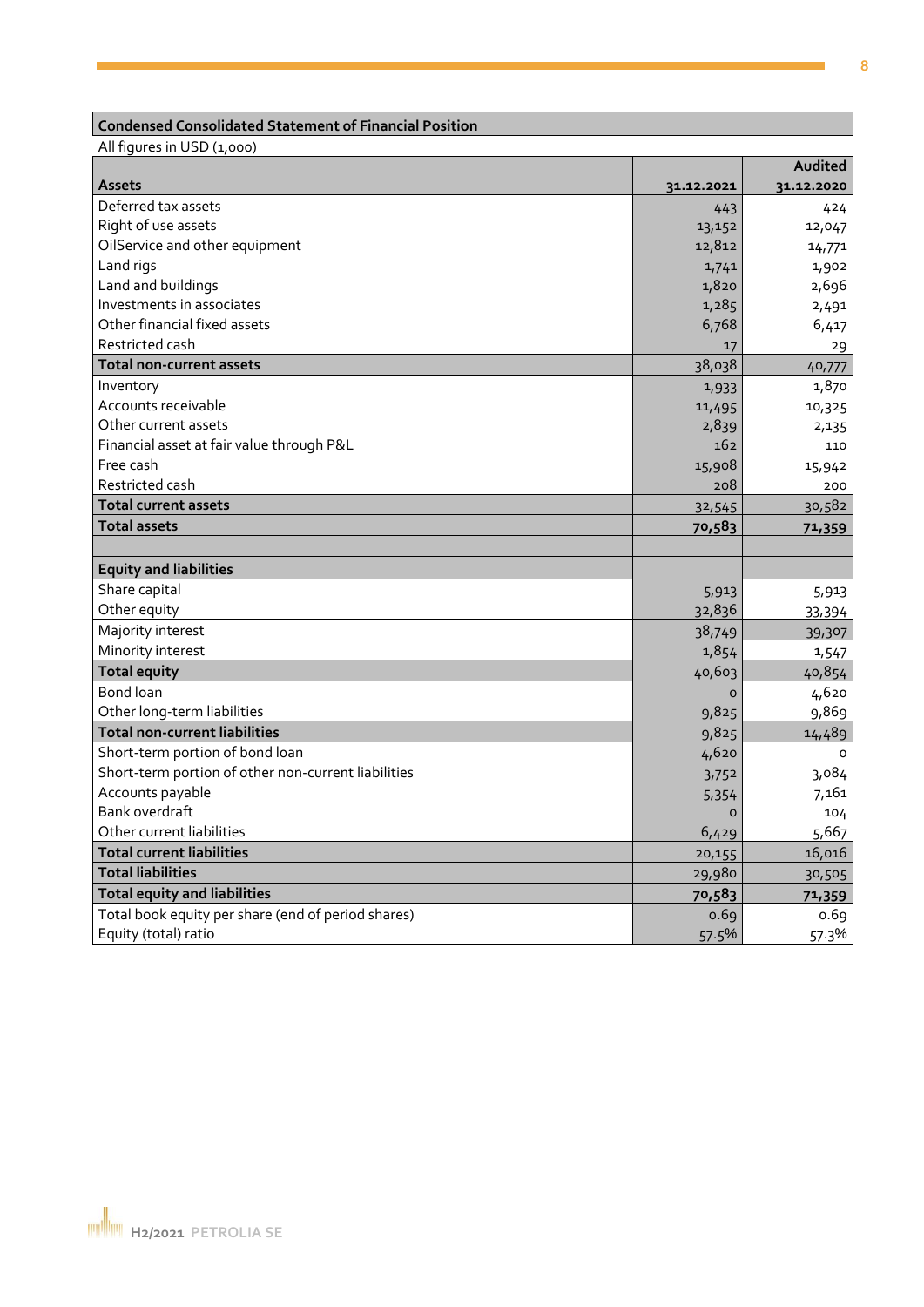#### **Condensed Consolidated Statement of changes in Equity**

All figures in USD (1,000)

|                                            | 2021   | 2020     |
|--------------------------------------------|--------|----------|
|                                            |        |          |
| Equity period start 01.01                  | 40,854 | 41,396   |
| Total equity from shareholders in the year | o      | $\Omega$ |
| Total comprehensive loss for the year      | $-251$ | $-542$   |
| Total change of equity in the period       | $-251$ | $-542$   |
|                                            |        |          |
| Equity at year end                         | 40,603 | 40,854   |
|                                            |        |          |

#### **Condensed Consolidated Cash Flow Statement**

All figures in USD (1,000)

|                                                       | H <sub>2</sub> 2021 | 2021     | H <sub>2</sub> 2020 | 2020     |
|-------------------------------------------------------|---------------------|----------|---------------------|----------|
|                                                       |                     |          |                     |          |
| Net cash flow from operating activities               | 6,309               | 11,400   | 4,332               | 10,863   |
| Net cash flow from investing activities               | $-3,879$            | $-6,415$ | 1,102               | $-117$   |
| Net cash flow from financing activities               | $-2,844$            | $-4,544$ | $-1,664$            | $-2,908$ |
|                                                       |                     |          |                     |          |
| Net change in cash and cash equivalents               | $-414$              | 441      | 3,770               | 7,838    |
| Free cash and cash equivalents at beginning of period | 16,686              | 15,942   | 11,537              | 7,653    |
| Exchange (loss-)/gain on cash and cash equivalents    | $-364$              | $-475$   | 635                 | 450      |
| Free cash and cash equivalents at period end          | 15,908              | 15,908   | 15,942              | 15,942   |

## **Notes to the unaudited condensed consolidated figures:**

# Note 1 Applied accounting principles

This second half-year report is prepared according to the International Financial Reporting Standards (IFRS as adopted by the EU) and the appurtenant standard for interim reporting. The second half-year accounts are based on the current IFRS standards and interpretations and were approved by the Board on 28 February 2022.

This second half-year report is prepared according to the same principles as the most recent annual financial statements, but does not include all the information and disclosures required in the annual financial statements. Consequently, this report should be read in conjunction with the latest annual report for the Company (2020). Changes in standards and interpretations may result in other figures.

The same accounting principles and methods for calculation, which were applied in the latest annual report (2020), have been applied in the preparation of this interim report. The Company's accounting principles are described in detail in its annual report for 2020 which is available on the Company's website www.petrolia.eu.

The consolidated accounts are based on historical cost, with the exception of items required to be reported at fair value.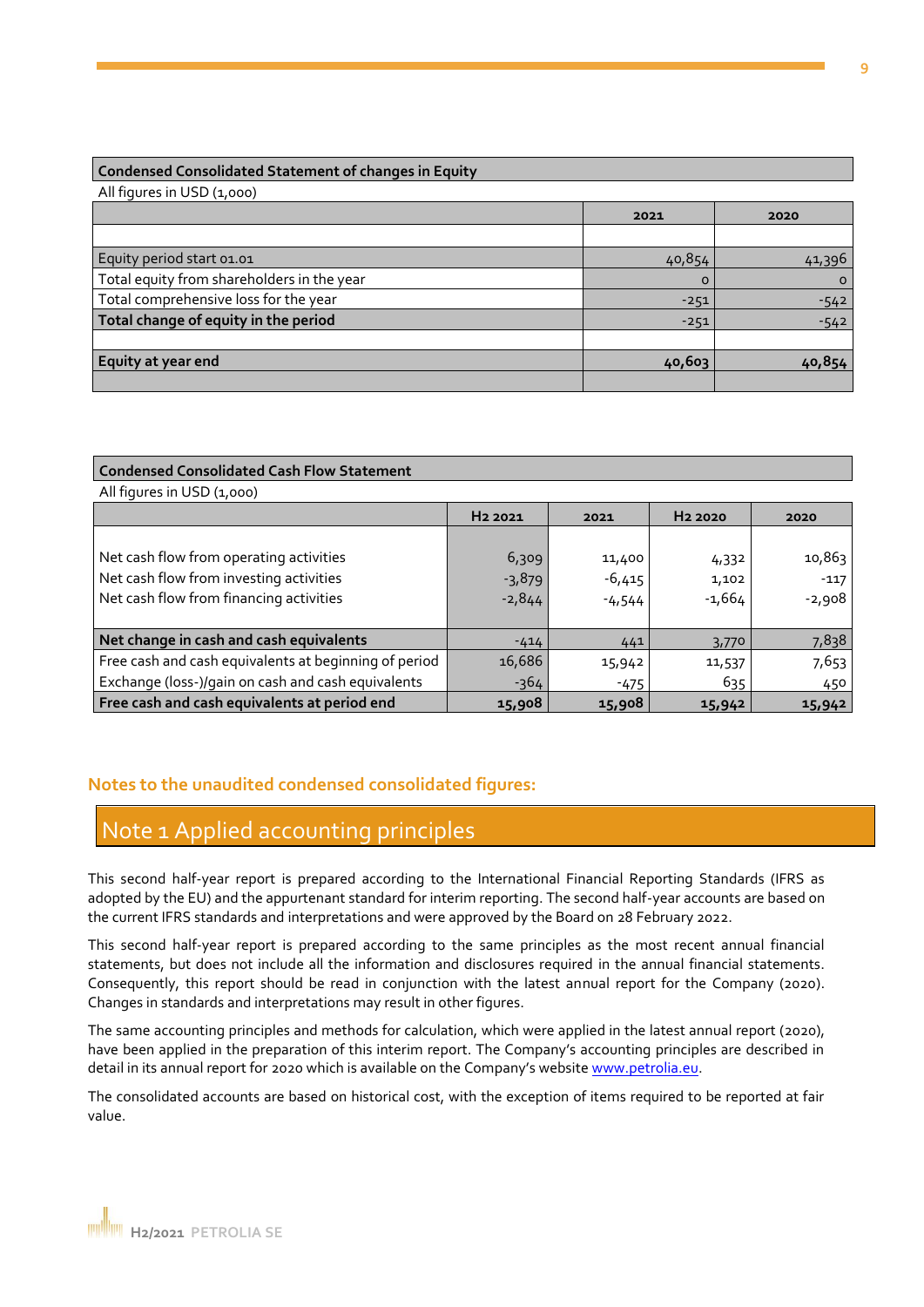# Note 2 Tangible fixed assets

The table below outlines the development of tangible fixed assets as of 31 December 2021:

|                                        | Drilling- and<br><b>Other</b> | <b>Right of</b><br><b>Use</b> | Land rigs | Land and<br>buildings | <b>Total</b> |
|----------------------------------------|-------------------------------|-------------------------------|-----------|-----------------------|--------------|
| All figures in USD (1,000)             | Equipment                     | <b>Assets</b>                 |           |                       |              |
| Balance at 1 January 2021              | 14,771                        | 12,047                        | 1,902     | 2,696                 | 31,416       |
| Acquisition cost at 1 January 2021     | 295,249                       | 21,959                        | 14,271    | 3,566                 | 335,045      |
| Purchased tangibles in 2021            | 3,420                         | 3,805                         | ∩         | 55                    | 7,280        |
| Disposal in 2021                       | $-1,303$                      | $-113$                        | O         |                       | $-1,416$     |
| <b>Translation differences</b>         | $-485$                        | 261                           | O         | -89                   | $-313$       |
| Acquisition cost at 31 December 2021   | 296,881                       | 25,912                        | 14,271    | 3,532                 | 340,596      |
| Balance depreciation at 1 January 2021 | $-253,359$                    | $-9,894$                      | $-4,713$  | $-811$                | $-268,777$   |
| Balance impairment at 1 January 2021   | $-27,119$                     | -18                           | $-7,656$  | -59                   | $-34852$     |
| Depreciation in 2021                   | $-4,368$                      | $-2,878$                      | $-161$    | -232                  | $-7,639$     |
| Impairment in 2021                     | $-324$                        | 0                             | $\Omega$  | -610                  | $-934$       |
| Disposal of depreciation in 2021       | 1,095                         | 30                            | $\Omega$  | O                     | 1,125        |
| Disposal of impairment in 2021         | 6                             | о                             | 0         | O                     | 6            |
| Depreciation/impairment as at 31       |                               |                               |           |                       |              |
| December 2021                          | $-284,069$                    | -12,760                       | $-12,530$ | $-1,712$              | -311,071     |
| <b>Carrying amount:</b>                |                               |                               |           |                       |              |
| Balance at 31 December 2021            | 12,812                        | 13,152                        | 1,741     | 1,820                 | 29,525       |
| <b>Residual value</b>                  |                               |                               |           |                       |              |

# Note 3 Investments in associates

| All figures in USD (1,000)     |                | Petrolia NOCO CO2 Management | <b>Total</b> |
|--------------------------------|----------------|------------------------------|--------------|
| Investments in associates      | <b>AS</b>      | <b>AS</b>                    |              |
| Shareholding                   | 49.9%          | 100%                         |              |
| <b>Business address</b>        | Bergen, Norway | Bergen, Norway               |              |
|                                |                |                              |              |
| Balance 1 January 2021         | 2,437          | 54                           | 2,491        |
| Investments                    | 2,456          | o                            | 2,456        |
| <b>Translation differences</b> | $-170$         | O                            | $-170$       |
| Transferred to subsidiary      | $\Omega$       | -54                          | $-54$        |
| Share of result                | $-3,438$       | O                            | $-3,438$     |
| Balance at 31 December 2021    | 1,285          | Ο                            | 1,285        |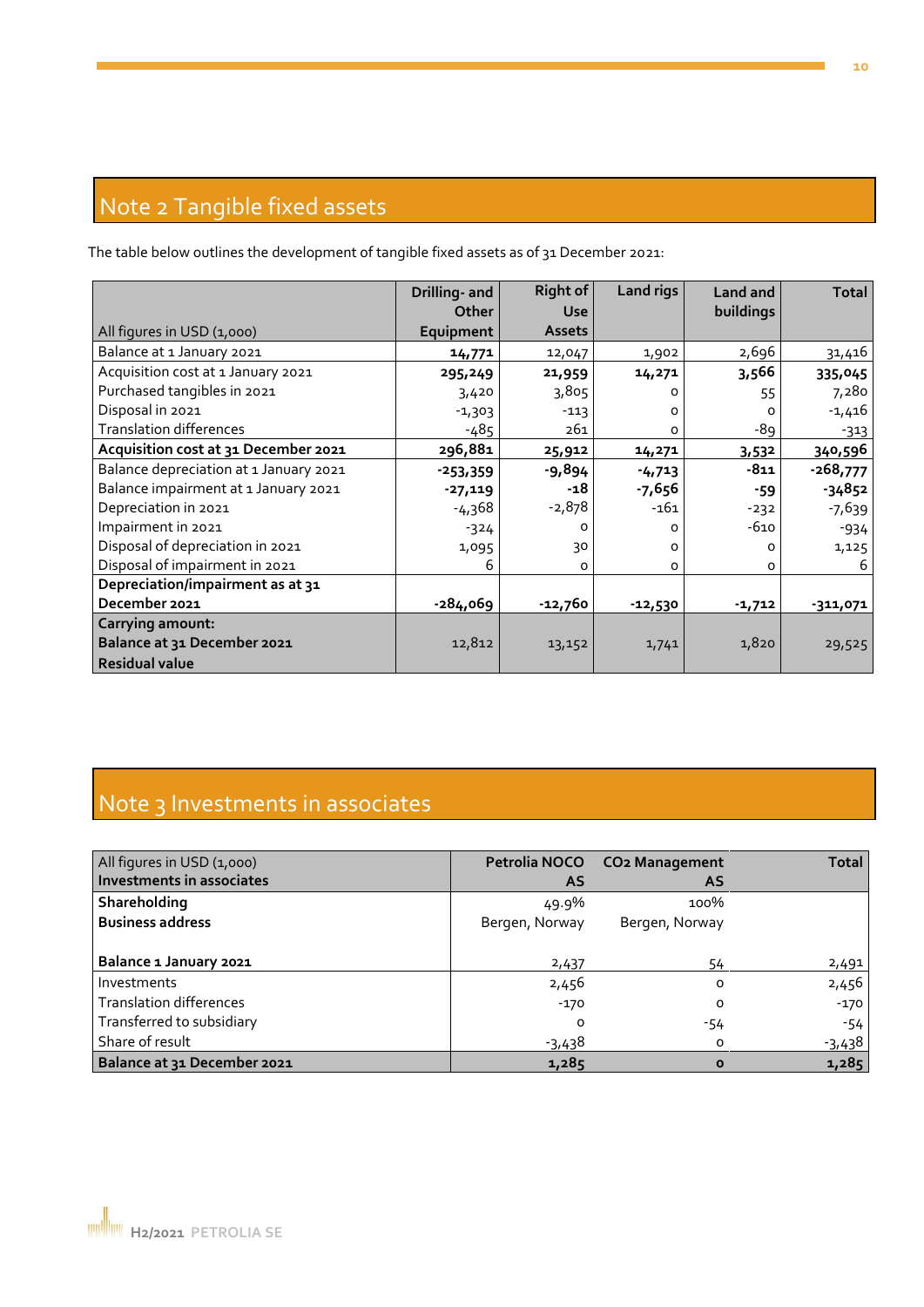# Note 4 Segment Information

|                               | 2021   |                 |              | 2020   |        |                 |              |        |
|-------------------------------|--------|-----------------|--------------|--------|--------|-----------------|--------------|--------|
| All figures in USD<br>(1,000) | Rental | <b>Services</b> | <b>Sales</b> | Total  | Rental | <b>Services</b> | <b>Sales</b> | Total  |
| Norway                        | 11,448 | 3,488           | 515          | 15,451 | 9,326  | 2,954           | 971          | 13,251 |
| outside<br>Europe<br>Norway   | 6,866  | 2,845           | 5,171        | 14,882 | 3,879  | 4,105           | 7,041        | 15,025 |
| Asia and Australia            | 12,239 | 6,469           | 1,935        | 20,643 | 7,283  | 5,918           | 2,119        | 15,320 |
| Total                         | 30,553 | 12,802          | 7,621        | 50,976 | 20,488 | 12,997          | 10,131       | 43,596 |

#### **Energy**

Petrolia NOCO was awarded two new licences in January 2022 and now holds eleven licences on the NCS.

Two wells were drilled and the Dugong discovery was tested. No new discoveries were made and recoverable resources are now expected to be in the lower end of the previously reported 40-108 million barrels of oil equivalent.

#### **Energy services**

In 2021, the Energy service division has seen improved activity following the increased oil price levels.

# Note 5 Legal disputes

There are no legal disputes.

# Note 6 Events after the balance sheet date

There have been no significant events after the balance sheet date. The Group does not expect the present political conflict to significantly affect its activities going forward.